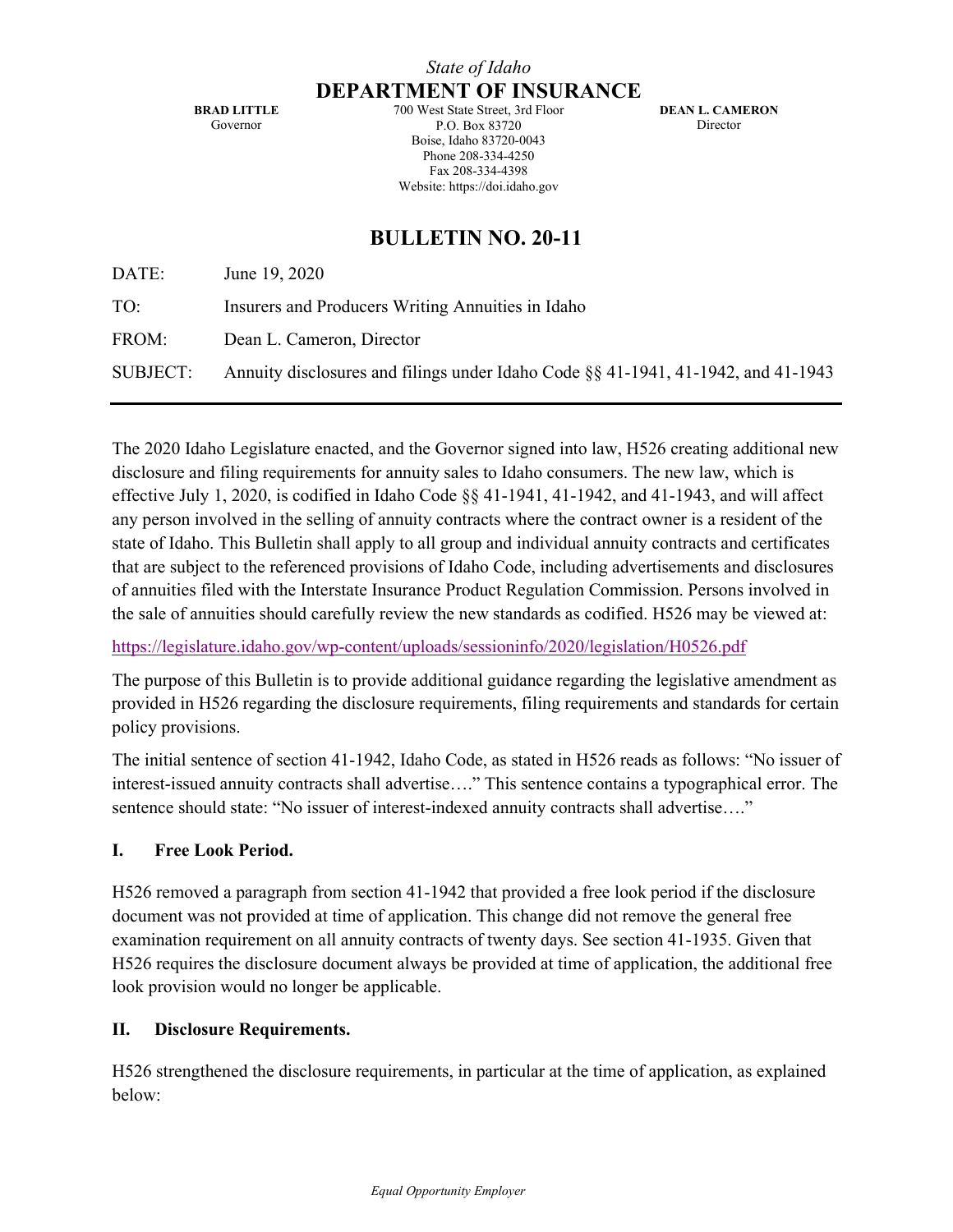#### $A_{\cdot}$ **Meeting with the Proposed Applicant.**

- i. Face-to-face meeting. Where an application for an annuity contract is taken in a faceto-face meeting, the applicant shall be given the disclosure document and the buyer's guide at the time of application **and** at the time of the contract delivery. The form of the disclosure document and the buyer's guide shall be in the form as prescribed by the Director. The annuity company shall maintain a signed copy of the disclosure document for a minimum of five (5) years after the natural life of the annuity contract.
- ii. Other than a face-to-face meeting. Where an application for annuity contract is taken in a manner other than in a face-to-face meeting, the applicant shall be sent both the disclosure document and the buyer's guide, at the time of application **and** at the time of contract delivery. The annuity company shall maintain a signed copy of the disclosure document for a minimum of five (5) years after the natural life of the annuity contract.
- iii. Solicitation for an annuity contract. In any solicitation for an annuity contract provided in other than a face-to-face meeting, the solicitation shall include a statement that the proposed applicant may contact the insurer directly for a free annuity buyer's guide.

#### **B. Required Disclosure Information.**

In addition to the minimum disclosure information listed in Idaho Code  $\S$  41-1941(6)(a) through (g), the Director is requiring a specific form be considered part of the disclosure requirement for all annuity contracts sold on or after October 1, 2020. The form (or forms) prescribed under Idaho Code § 41-1941(6) is attached to this bulletin and may also be obtained on the Department website.

Additionally, insurers shall submit disclosures for all annuity contracts to Idaho DOI through SERFF no later than October 1, 2020, that demonstrate at least the following minimum information and conditions are being met (additions to code language are italicized):

- i. The generic name of the contract, the company product name if different than the generic name, the form number, and that the contract is an annuity.
- ii. The insurer's legal name, physical address, *website address and telephone number*.
- iii. Description of the annuity contract and its benefits, emphasizing its long-term nature, including examples as follows, where appropriate:
	- a. The guaranteed, nonguaranteed and determinable elements of the contract, and limitations, if any, *including for interest-indexed annuities, the elements used to determine the index-based interest, such as the participation rates, caps or spread,* and an explanation of how they operate;
	- b. An explanation of the initial crediting rate, *or for fixed indexed annuities, an explanation of how the index-based interest is determined,* specifying any bonus or introductory portion, the duration of the rate and the fact that rates may change from time to time and are not guaranteed;
	- c. The periodic income options both on a guaranteed and nonguaranteed basis;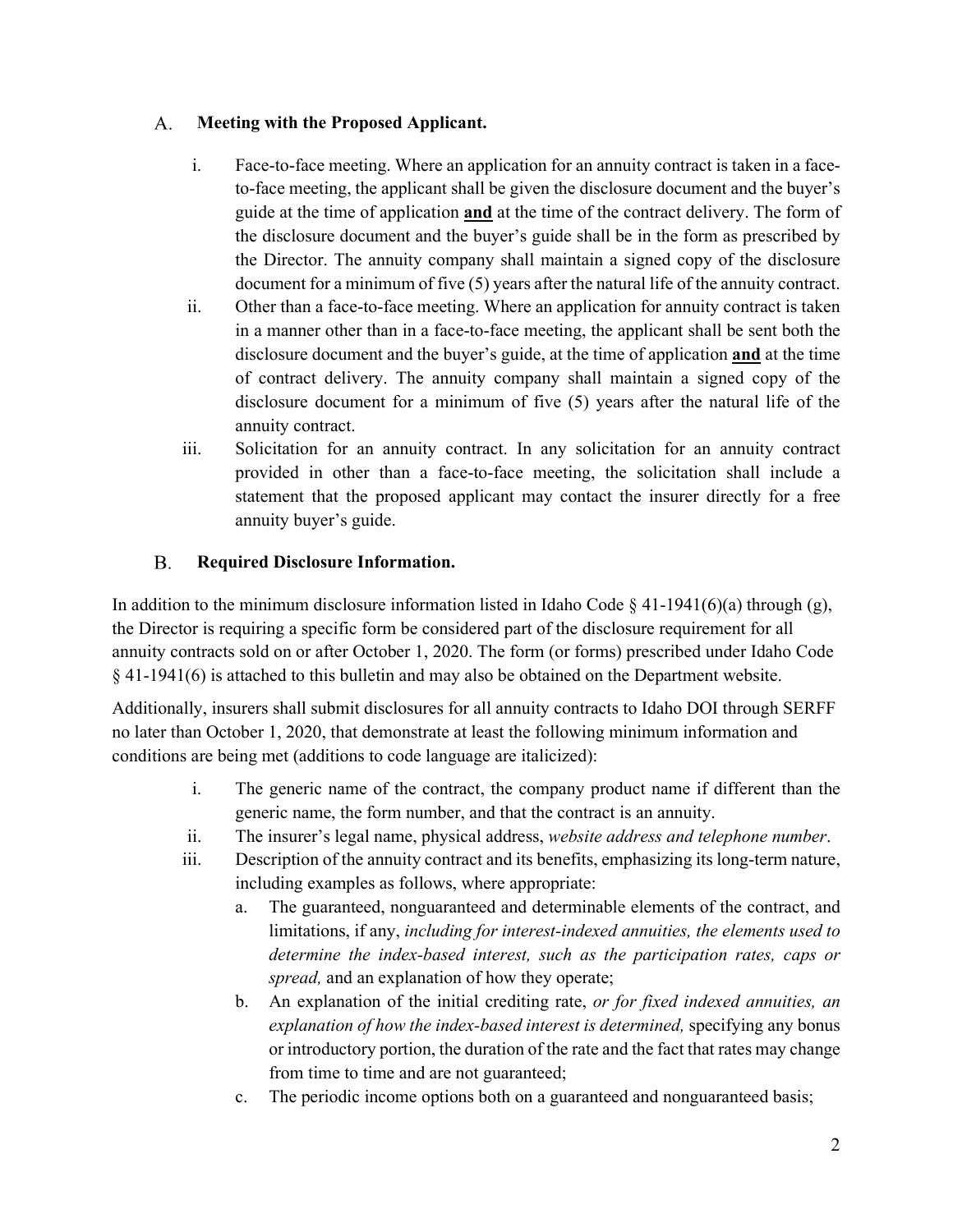- d. Any value reductions caused by withdrawals from or surrender of the contract;
- e. How values in the contract can be accessed;
- f. The death benefit, if available, and how it will be calculated;
- g. A summary of the federal tax status of the annuity contract, and any penalties applicable on withdrawal of values from the contract; and,
- h. The impact of any rider to the annuity contract.
- iv. The specific dollar amount or percentage of all charges and fees shall be listed with an explanation of how such charges and fees apply.
- v. Information as to the current guaranteed rate *or indexed crediting rate formula, if applicable,* for new contracts that contains a clear notice that the rate is subject to change.
- vi. Where projections for nonguaranteed elements of an annuity contract are provided in a disclosure document, there shall be equal prominence given to guaranteed elements.
- vii. The terms used in the disclosure document shall be clearly defined and use concise language that facilitates the understanding of a typical person within the segment of the public to which the disclosure document is directed.

#### $\mathcal{C}$ . **Annual Report.**

For annuities in the payout period with changes in nonguaranteed elements and for the accumulation period of a deferred annuity, the annuity insurer shall provide the annuity contract owner a report, minimally on an annual basis, on the status of the contract, which shall contain at least the following information:

- i. The beginning and end dates of the current report period;
- ii. The accumulation and cash surrender value, if any, at the end of the previous report period and at the end of the current report period;
- iii. The total amounts, if any, that have been credited, charged to the contract value or paid during the current report period; and,
- iv. The amount of outstanding loans, if any, as of the end of the current report period.

# **III. Filing Requirements.**

The new section, Idaho Code § 41-1942, requires issuers of interest-indexed annuity contracts to submit any advertisement, regardless of the medium, for review and approval by the Director, before any such advertisement shall be used to induce the purchase of an annuity contract. These advertisements are to be submitted through SERFF for approval prior to use.

An issuer that uses or publishes any material marked "Producer Only" (or substantially similar), that will not be shown or relied upon by consumers in the sale of annuities, is not required to submit such material unless requested. However, any advertisements, including "Lead Cards" or other like documents or publications that include product information, including ranges, that consumers may see or have access to or that may be given to the consumer are considered advertisement material and shall be submitted for review and approval to the Idaho Department of Insurance through SERFF.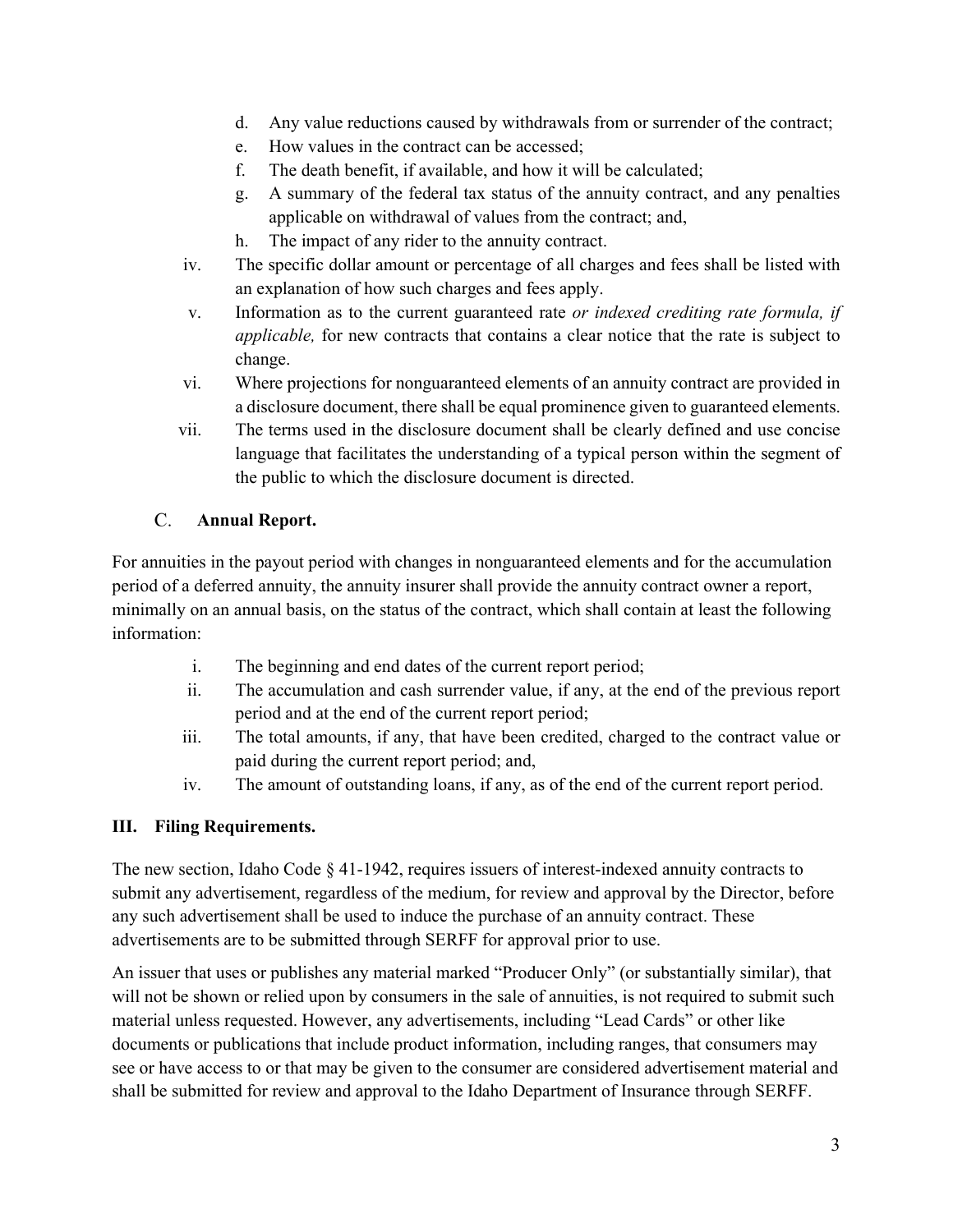This includes, but is not limited to, illustrations and other such documents seen by the consumer as part of the sales process. If "Producer Only" documents are shown to consumers, an insurer may be subject to enforcement action due to noncompliance.

In addition, any material that makes no representation of specific products, expected/potential returns or ranges of returns, features, fees, or other terms of an annuity product or contract, does not need to be submitted unless requested. Keep in mind that any such material that includes such information or detail about specific products, features, returns, fees, or other terms of an annuity product or contract does need to be submitted for review and approval to the Idaho Department of Insurance through SERFF.

As to interest-indexed annuity products and contracts that are intended to be sold to residents of the state of Idaho, filed with the Interstate Insurance Product Regulation Commission, as provided under chapter 57, title 41, Idaho Code: any advertisements, regardless of the medium, to be used for such annuity(ies), shall be submitted for review and approval to the Idaho Department of Insurance through SERFF.

Filing interest-indexed annuity advertisements prior to use is a new requirement effective July 1, 2020. As all companies have been affected by the current pandemic, the Department will exercise enforcement discretion, meaning the Department will not consider a company noncompliant, as long as all currently-in-use advertisements are submitted through SERFF to the Department prior to July 1, 2020. As this is a common deadline for all insurers, please be advised that the Department will need additional review time to process the potentially large number of advertisement filings. Companies that continue use of current advertisements or other documents that are not submitted by July 1, 2020, risk Departmental administrative actions due to noncompliance.

# **IV. Standards for Policy Provisions for Annuities.**

The new section 41-1943 prohibits annuity contracts delivered or issued for delivery in the state of Idaho from having surrender charges above certain thresholds. In addition to no surrender charges applying past ten years from deposit, the surrender charge must not exceed 10% in the first year, 9% in the second year, 8% in the third year, and so on, as shown in the table below. Any annuity contracts with surrender charges above these thresholds may not be sold after July 1, 2020.

| <b>Years Since Deposit</b>                                                   |  |  |  |  |  | $17 \times 8 \times 9 \times 10 \times 11 +$ |
|------------------------------------------------------------------------------|--|--|--|--|--|----------------------------------------------|
| Max Surrender Charge   10%   9%   8%   7%   6%   5%   4%   3%   2%   1%   0% |  |  |  |  |  |                                              |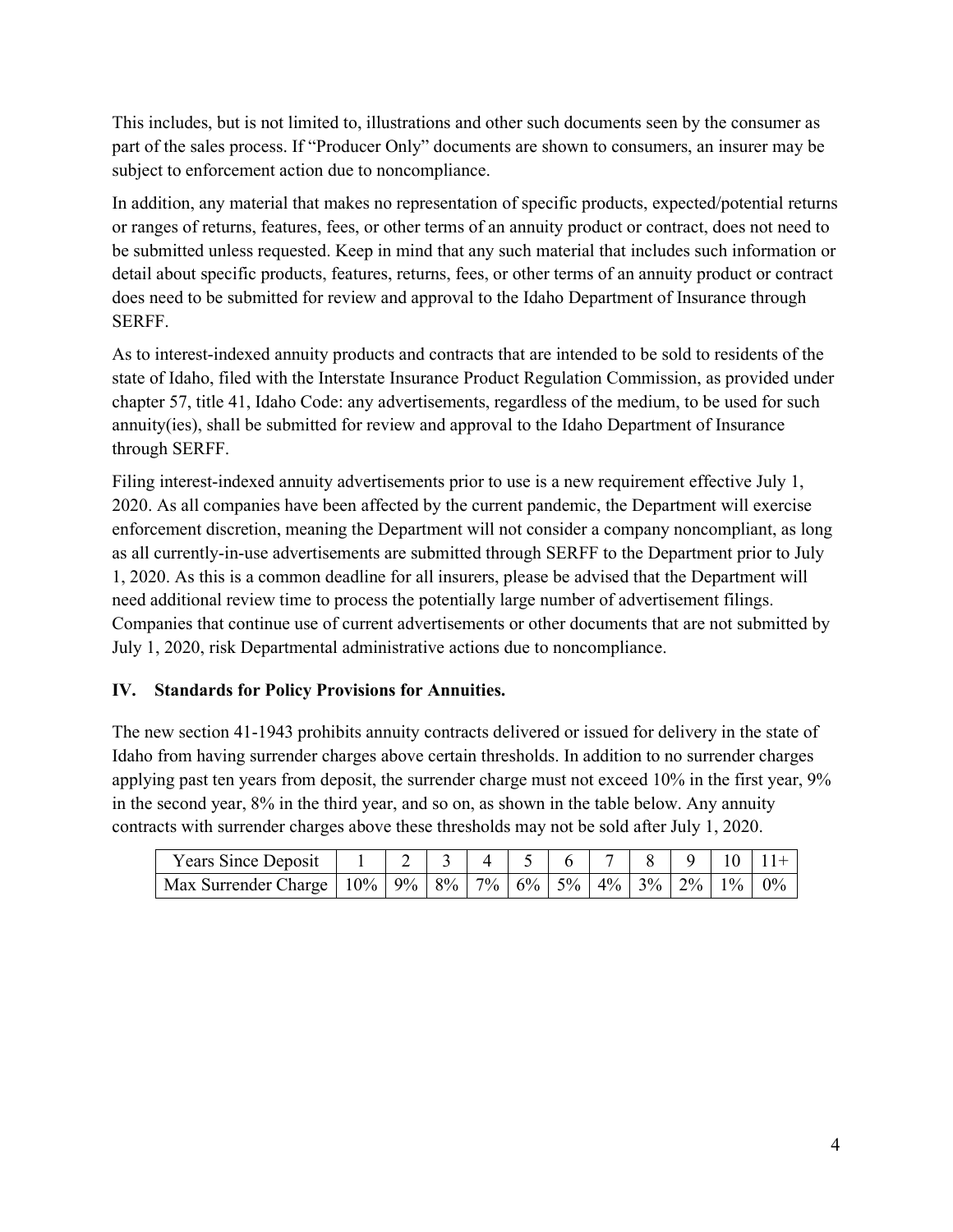# **IDAHO ANNUITY DISCLOSURE**

**The form is required to be completed for any Annuity Contract executed in the state of Idaho, and it is to be retained with the Annuity Application and Contract during the contract period and for five years after termination. All information, where applicable, must be completed in percentages or dollar amounts.**

| <b>SECTION I - PRODUCER INFORMATION</b>                                                                                                                                           |  |           |                          |                                            |          |                       |                             |                   |                                |        |            |  |
|-----------------------------------------------------------------------------------------------------------------------------------------------------------------------------------|--|-----------|--------------------------|--------------------------------------------|----------|-----------------------|-----------------------------|-------------------|--------------------------------|--------|------------|--|
| <b>Producer Name:</b>                                                                                                                                                             |  |           |                          |                                            |          | NIPR Number:          |                             |                   |                                |        |            |  |
| <b>Producer Address</b>                                                                                                                                                           |  |           |                          |                                            |          | License Number:       |                             |                   |                                |        |            |  |
| City, State, Zip:                                                                                                                                                                 |  |           |                          |                                            |          | <b>Email Address:</b> |                             |                   |                                |        |            |  |
| Telephone:                                                                                                                                                                        |  |           |                          |                                            |          |                       | Website:                    |                   |                                |        |            |  |
| I (Producer) am licensed to sell annuities, and offer the following insurance/annuity products:                                                                                   |  |           |                          |                                            |          |                       |                             |                   |                                |        |            |  |
| Fixed/Equity-indexed Annuities<br><b>Variable Annuities</b><br>Life Insurance                                                                                                     |  |           |                          |                                            |          |                       |                             |                   |                                |        |            |  |
| I need a separate license to provide advice about or to sell non-insurance financial products. I have checked                                                                     |  |           |                          |                                            |          |                       |                             |                   |                                |        |            |  |
| below any non-insurance financial products that I am licensed and authorized to provide advice about:                                                                             |  |           |                          |                                            |          |                       |                             |                   |                                |        |            |  |
| Mutual Funds / ETFs                                                                                                                                                               |  |           |                          | Stocks / Bonds                             |          |                       |                             |                   | <b>Certificates of Deposit</b> |        |            |  |
| You can ask how I am compensated. Depending on the particular annuity I sell, I will or may be paid cash                                                                          |  |           |                          |                                            |          |                       |                             |                   |                                |        |            |  |
| compensation as follows:                                                                                                                                                          |  |           |                          |                                            |          |                       |                             |                   |                                |        |            |  |
| Commission (Paid by Company)                                                                                                                                                      |  |           |                          | Fees (Paid by consumer)                    |          |                       |                             | Other (Describe): |                                |        |            |  |
| <b>SECTION II - ANNUITANT INFORMATION</b>                                                                                                                                         |  |           |                          |                                            |          |                       |                             |                   |                                |        |            |  |
| (If joint, complete for all)                                                                                                                                                      |  |           |                          |                                            |          |                       |                             |                   |                                |        |            |  |
| <b>Annuitant Name:</b>                                                                                                                                                            |  |           |                          |                                            |          | м                     | F                           |                   | Age at Issue:                  |        | Ind.<br>JT |  |
| <b>Annuitant Name:</b>                                                                                                                                                            |  |           |                          |                                            |          | M                     | F                           |                   | Age at Issue:                  |        | JT<br>Ind. |  |
| <b>Annuitant Address</b>                                                                                                                                                          |  |           |                          |                                            |          |                       | <b>Email Address:</b>       |                   |                                |        |            |  |
| City, State, Zip:                                                                                                                                                                 |  |           |                          |                                            |          |                       | Telephone:                  |                   |                                |        |            |  |
| <b>SECTION III - COMPANY INFORMATION</b>                                                                                                                                          |  |           |                          |                                            |          |                       |                             |                   |                                |        |            |  |
| <b>Company Name:</b>                                                                                                                                                              |  |           |                          | ID Certificate of Authority:               |          |                       |                             |                   |                                |        |            |  |
| <b>Company Address</b>                                                                                                                                                            |  |           |                          | <b>Email Address:</b>                      |          |                       |                             |                   |                                |        |            |  |
| City, State, Zip:                                                                                                                                                                 |  |           |                          |                                            |          |                       |                             |                   |                                |        |            |  |
| Telephone:                                                                                                                                                                        |  |           |                          |                                            | Website: |                       |                             |                   |                                |        |            |  |
| <b>SECTION IV - CONTRACT INFORMATION</b>                                                                                                                                          |  |           |                          |                                            |          |                       |                             |                   |                                |        |            |  |
| If projections are used, guaranteed and non-guaranteed elements shall be given equal prominence.<br>Mark as N/A if not applicable. Attach addendum if additional space is needed. |  |           |                          |                                            |          |                       |                             |                   |                                |        |            |  |
| Product Name:                                                                                                                                                                     |  |           |                          | Form number:                               |          |                       |                             |                   |                                |        |            |  |
| Product Type:                                                                                                                                                                     |  | Fixed     |                          | Equity-indexed                             |          | Variable              |                             |                   |                                |        |            |  |
| Application:                                                                                                                                                                      |  | In person |                          | <b>Direct Solicitation</b>                 |          | Electronic            |                             |                   | Other:                         |        |            |  |
| Index(es):                                                                                                                                                                        |  |           |                          |                                            |          |                       |                             |                   |                                |        |            |  |
| Current Cap Rate:                                                                                                                                                                 |  | $\%$      | Minimum Cap Rate:        |                                            |          | %                     | Subject to change annually: |                   |                                | Υ<br>N |            |  |
| Participation Rate:                                                                                                                                                               |  | $\%$      | Min. Participation Rate: |                                            |          | %                     | Subject to change annually: |                   | Υ<br>N                         |        |            |  |
| Initial Interest Rate:                                                                                                                                                            |  | $\%$      | Min. Interest Rate:      |                                            |          | %                     |                             |                   | Subject to change annually:    |        | Υ<br>N     |  |
| Describe additional elements/                                                                                                                                                     |  |           |                          |                                            |          |                       |                             |                   |                                |        |            |  |
| rates/fees (e.g. floors, monthly                                                                                                                                                  |  |           |                          |                                            |          |                       |                             |                   |                                |        |            |  |
| caps, M&E charges):                                                                                                                                                               |  |           |                          |                                            |          |                       |                             |                   |                                |        |            |  |
|                                                                                                                                                                                   |  |           |                          |                                            |          |                       |                             |                   |                                |        |            |  |
|                                                                                                                                                                                   |  |           |                          |                                            |          |                       |                             |                   |                                |        |            |  |
| Explain value reductions caused                                                                                                                                                   |  |           |                          |                                            |          |                       |                             |                   |                                |        |            |  |
| by withdrawals or surrender:                                                                                                                                                      |  |           |                          |                                            |          |                       |                             |                   |                                |        |            |  |
| Explain penalties applicable on                                                                                                                                                   |  |           |                          |                                            |          |                       |                             |                   |                                |        |            |  |
| withdrawal of values from the                                                                                                                                                     |  |           |                          |                                            |          |                       |                             |                   |                                |        |            |  |
| contract:                                                                                                                                                                         |  |           |                          |                                            |          |                       |                             |                   |                                |        |            |  |
| Death Benefit:                                                                                                                                                                    |  | $ Y $ N   |                          | If yes, explain how it will be calculated: |          |                       |                             |                   |                                |        |            |  |
|                                                                                                                                                                                   |  |           |                          |                                            |          |                       |                             |                   |                                |        |            |  |